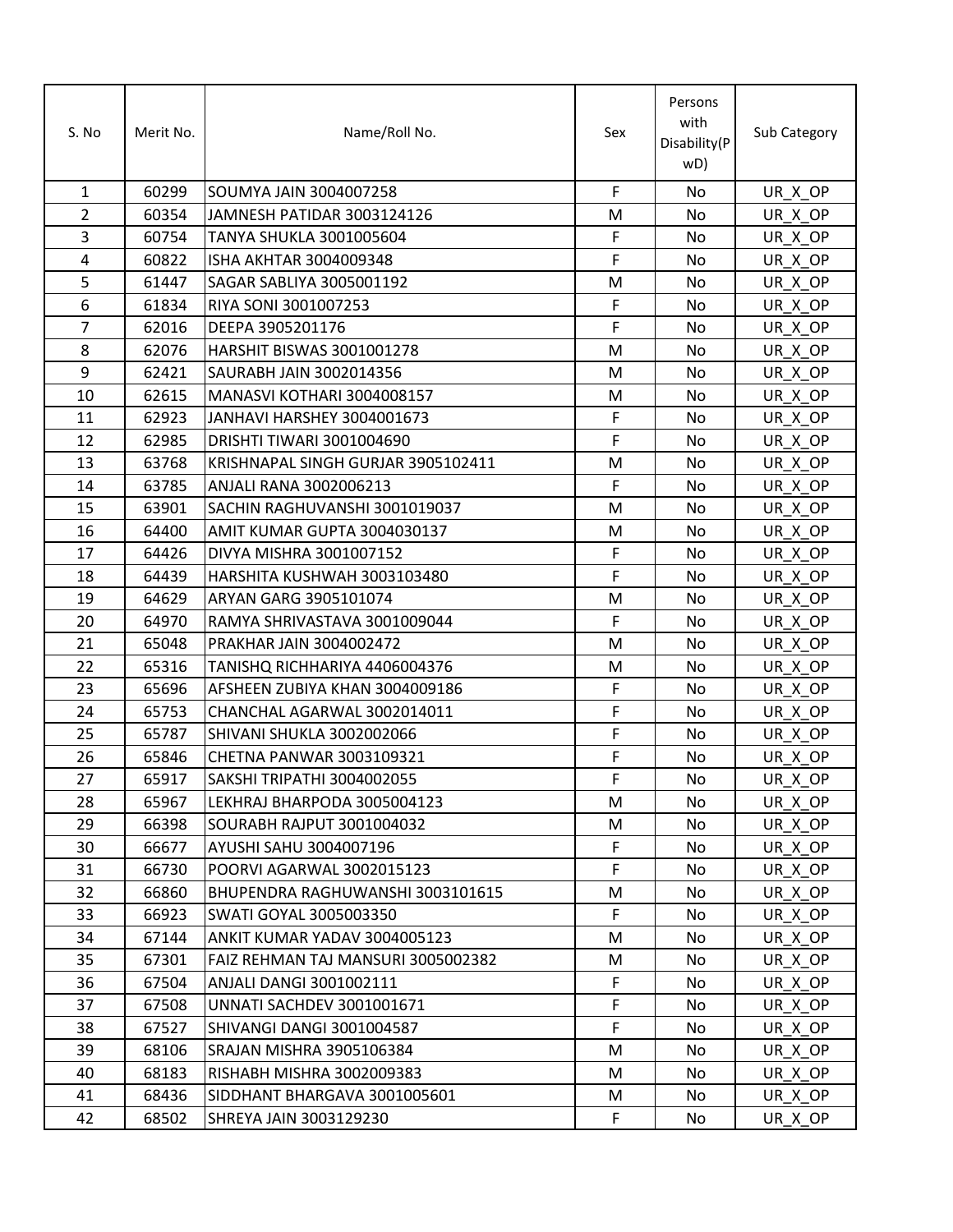| 43 | 68731  | PRADHYUMN YADAV 3003209010        | M           | No  | UR X OP    |
|----|--------|-----------------------------------|-------------|-----|------------|
| 44 | 68742  | GAGAN SINGH RAJPUT 3002005253     | M           | No  | UR_X_OP    |
| 45 | 68885  | <b>SOMYA GUPTA 4406001322</b>     | F           | No. | UR X OP    |
| 46 | 68960  | <b>ANKITA DANGI 3001015006</b>    | F           | No. | UR X OP    |
| 47 | 69063  | YOGESH PATIDAR 3906018069         | M           | No. | UR_X_OP    |
| 48 | 69205  | NIKITA BASRANI 3004004400         | $\mathsf F$ | No. | UR_X_OP    |
| 49 | 69482  | ARCHANA AGRAWAL 3002003554        | F           | No. | UR_X_OP    |
| 50 | 69719  | VISHAKHA VERMA 3003101482         | F           | No. | UR X OP    |
| 51 | 69761  | SAKSHI SHUKLA 3004008045          | F           | No  | UR_X_OP    |
| 52 | 69768  | SNEHA SONI 3001003046             | F           | No. | UR_X_OP    |
| 53 | 69876  | DEEKSHA CHOUHAN 3001003045        | F           | No  | UR_X_OP    |
| 54 | 69930  | JAINESH PATIDAR 3003111103        | M           | No. | UR X OP    |
| 55 | 70059  | PRIYA JAIN 3003112026             | F           | No  | UR_X_OP    |
| 56 | 70063  | GAURAV LODHI 4406008006           | M           | No  | UR X OP    |
| 57 | 70286  | <b>PRADEEP DHAKAD 3002010122</b>  | M           | No  | UR_X_OP    |
| 58 | 70443  | <b>ACHINTYA JAIN 3004001062</b>   | M           | No. | UR_X_OP    |
| 59 | 70838  | <b>DIVYA DUBEY 3003111265</b>     | F           | No  | UR_X_OP    |
| 60 | 70850  | ANUSHKA CHHIROLIA 4406001584      | F           | No  | UR_X_OP    |
| 61 | 70950  | SAGAR SONI 3905120034             | M           | No  | UR_X_OP    |
| 62 | 71044  | PALAK 3003112115                  | F           | No  | UR_X_OP    |
| 63 | 71214  | DARSHIT JAIN 3001004273           | M           | No  | UR_X_OP    |
| 64 | 71619  | SAUMYA JAIN 3005001623            | F           | No. | UR_X_OP    |
| 65 | 73457  | ANKIT SHARMA 3001011243           | M           | No  | UR_X_OP    |
| 66 | 73669  | <b>ROHIT DHAKAD 3003103243</b>    | M           | No  | UR_X_OP    |
| 67 | 81755  | KANCHI SONI 3004010288            | $\mathsf F$ | No. | UR_X_OP    |
| 68 | 99269  | SHRUTI SHRIVASTAVA 4402006045     | F           | No  | UR_X_OP    |
| 69 | 176967 | <b>SARTHAK JAIN 3001004687</b>    | M           | No. | <b>NRI</b> |
| 70 | 200584 | NANDINI HIRANI 3111206282         | F           | No. | <b>NRI</b> |
| 71 | 224929 | ISWENJIL SUJOHN OOMMEN 3001006646 | M           | No. | <b>NRI</b> |
| 72 | 228469 | AISHWARYA RAGHUWANSHI 3001017191  | F           | No  | <b>NRI</b> |
| 73 | 258193 | ADWITA CHATURVEDI 3001008250      | $\mathsf F$ | No  | <b>NRI</b> |
| 74 | 327986 | MUSKAN RAGHUWANSHI 3001008228     | F           | No  | <b>NRI</b> |
| 75 | 340794 | <b>ARYAN VERMA 3001005557</b>     | M           | No  | <b>NRI</b> |
| 76 | 342861 | VISHWA MOHAN BAJPAI 3004002312    | M           | No. | <b>NRI</b> |
| 77 | 419611 | DEEPAK RAGHUWANSHI 3001001336     | M           | No. | <b>NRI</b> |
| 78 | 436010 | AADYA MISHRA 2602003637           | F           | No. | <b>NRI</b> |
| 79 | 442455 | IAARYAN PARASHAR 3004007342       | M           | No. | <b>NRI</b> |
| 80 | 445014 | PARIKSHIT SAHU 3001003408         | M           | No. | <b>NRI</b> |
| 81 | 455195 | SAMARTH LAHARIYA 3002001578       | M           | No  | <b>NRI</b> |
| 82 | 457483 | <b>ADITYA GUPTA 3002004101</b>    | M           | No. | <b>NRI</b> |
| 83 | 485253 | <b>ADITI JAIN 3905101459</b>      | F           | No. | <b>NRI</b> |
| 84 | 530384 | HANU JAISWAL 3003109130           | M           | No  | <b>NRI</b> |
| 85 | 548043 | PRAKHAR SAHU 1701002608           | M           | No. | <b>NRI</b> |
| 86 | 551379 | SRAYANSH CHAURASIA 4406002550     | M           | No  | <b>NRI</b> |
| 87 | 574680 | KARTIKEY UPADHYAY 3001005361      | M           | No. | <b>NRI</b> |
| 88 | 576523 | KHYATI OSWAL 3001012256           | F           | No  | <b>NRI</b> |
| 89 | 615902 | NANDAN UPADHYAY 3002002051        | M           | No  | <b>NRI</b> |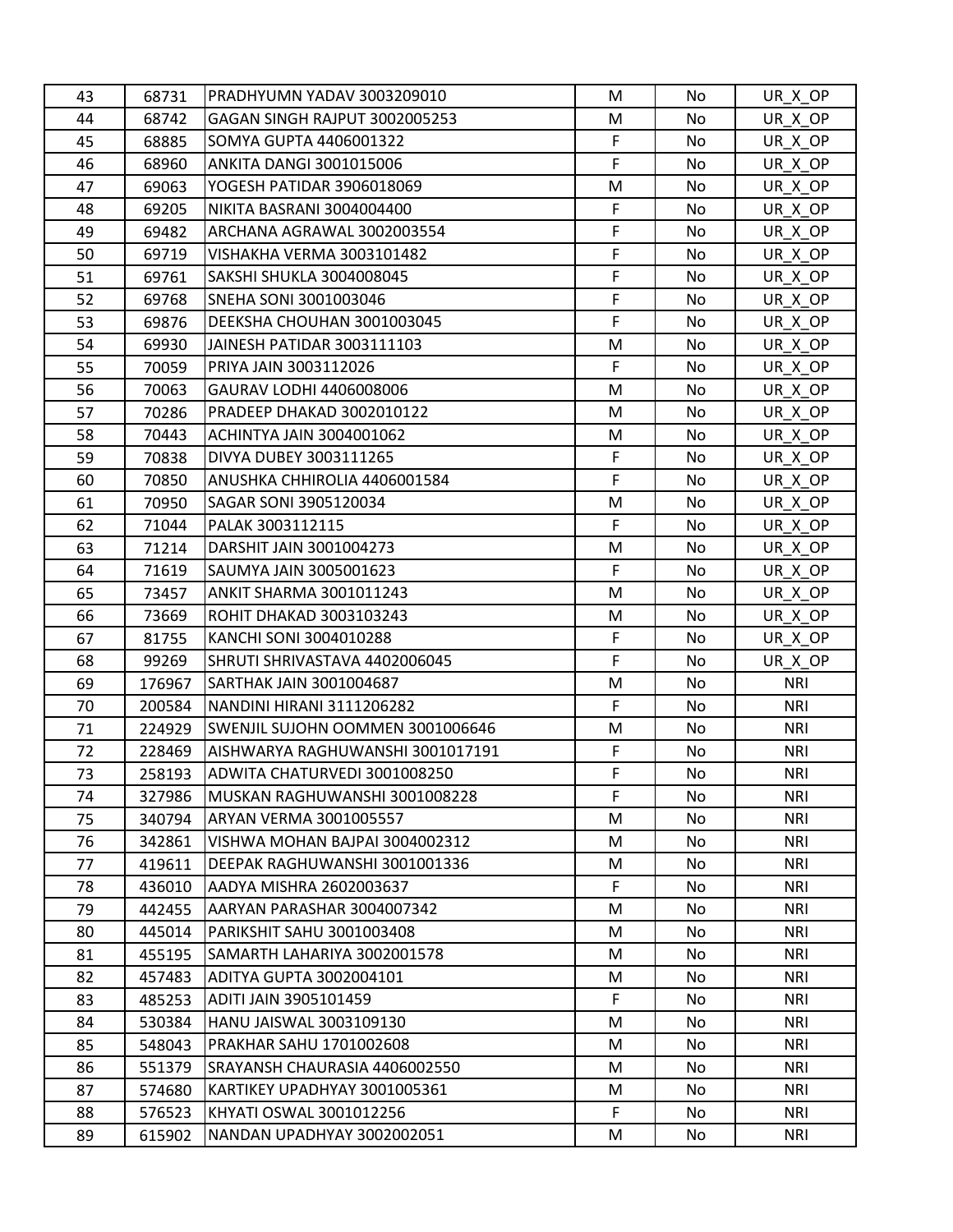| 90  | 658135 | SAVYA SACHI JP CHAURASIA 4406005282 | M           | No  | <b>NRI</b> |
|-----|--------|-------------------------------------|-------------|-----|------------|
| 91  | 673087 | AYUSH JAISWAL 1702002421            | M           | No  | <b>NRI</b> |
| 92  | 69738  | AJAY KUSHWAH 4406001239             | M           | No. | OBC_X_OP   |
| 93  | 69811  | SHRUTI GURJAR 3001004555            | F           | No  | OBC X OP   |
| 94  | 71178  | <b>ANJALI RATHOD 3003124114</b>     | F           | No  | OBC_X_OP   |
| 95  | 71233  | SATYAM KUSHWAHA 3004005192          | M           | No  | OBC_X_OP   |
| 96  | 71308  | MANISH PATIDAR 3003103123           | M           | No. | OBC X OP   |
| 97  | 71415  | SHUBHAM 3001023315                  | M           | No. | OBC_X_OP   |
| 98  | 72017  | AYUSH SHRIVAS 4406002267            | M           | No  | OBC_X_OP   |
| 99  | 72122  | MANISHA 3003201351                  | F           | No. | OBC_X_OP   |
| 100 | 72483  | MOKAM SINGH RATHORE 3001004419      | M           | No  | OBC_X_OP   |
| 101 | 72511  | MD MOIN ASHRAF 1703026114           | M           | No  | OBC_X_OP   |
| 102 | 72931  | GANESH DHAKER 3905109082            | M           | No  | OBC_X_OP   |
| 103 | 73363  | RANJEETA 3003207280                 | $\mathsf F$ | No  | OBC X OP   |
| 104 | 73386  | <b>ANKIT PATIDAR 3001009249</b>     | M           | No  | OBC_X_OP   |
| 105 | 73534  | MANOJ 3003221020                    | M           | No  | OBC_X_OP   |
| 106 | 74777  | IRUPALI VERMA 3002003484            | F           | No  | OBC_X_OP   |
| 107 | 75220  | <b>CHANDANI SONI 4402027171</b>     | F           | No  | OBC_X_OP   |
| 108 | 75955  | POONAM NARWARIYA 3002015031         | F           | No  | OBC X OP   |
| 109 | 77897  | ANCHAL NEMA 3001001267              | M           | No  | OBC_X_OP   |
| 110 | 182907 | KARTHIK MALVIYA 3003111014          | M           | No  | SC X OP    |
| 111 | 199510 | PANKAJ BANSE 3001021191             | M           | No. | SC X OP    |
| 112 | 200410 | PRATIKSHA ROHIT 3004007055          | F           | No  | SC_X_OP    |
| 113 | 201925 | SHAILENDRA AHIRWAR 3001007572       | M           | No  | SC_X_OP    |
| 114 | 202705 | HARIDARSHAN RAI 4406002027          | M           | No. | SC X OP    |
| 115 | 202956 | ANUSHKA CHAUHAN 3005001293          | $\mathsf F$ | No  | SC X OP    |
| 116 | 205861 | SANJAY 3003223059                   | M           | No. | SC_X_OP    |
| 117 | 206107 | RISHABH DHAKDE 3001002715           | M           | No. | SC_X_OP    |
| 118 | 206818 | <b>SEJAL VERMA 3003109344</b>       | F           | No. | SC_X_OP    |
| 119 | 209310 | <b>RITIK 3003213011</b>             | M           | No  | SC_X_OP    |
| 120 | 209383 | <b>RAHUL AHIRWAR 3001008316</b>     | M           | No  | SC X OP    |
| 121 | 209863 | HARIOM PARMAR 3003106123            | M           | No  | SC_X_OP    |
| 122 | 210129 | SURAJ SAGAR 3002013239              | M           | No  | SC X OP    |
| 123 | 210680 | KAPIL AHIRWAR 3001026036            | M           | No  | SC_X_OP    |
| 124 | 211448 | ATUL KUMAR BADERIYA 3001004568      | M           | No  | SC X OP    |
| 125 | 211963 | ANJALI KAROSIA 3005003382           | F           | No  | SC_X_OP    |
| 126 | 212363 | MONIKA DONGRE 3001006162            | F           | No  | SC X OP    |
| 127 | 217792 | <b>RAHUL RAO 3004013064</b>         | M           | No  | SC_X_OP    |
| 128 | 218950 | KHUSHI BAGHEL 3001002652            | M           | No  | $SC_XOP$   |
| 129 | 666857 | RISHABH SHAYALWAR 3001003600        | M           | No  | SC_PH_OP   |
| 130 | 399243 | DEVENDRA SINGH 3003123228           | M           | No. | ST_X_OP    |
| 131 | 415324 | SHIVANI CHOUHAN 3003215182          | F           | No  | ST_X_OP    |
| 132 | 437960 | AKSHAY NARGAVE 3003221144           | M           | No  | ST X OP    |
| 133 | 452537 | KIRAN AJNAR 3003201390              | F           | No  | ST_X_OP    |
| 134 | 466391 | SHREYA MEHRA 3003122049             | F           | No  | ST_X_OP    |
| 135 | 474796 | ANIP KUMAR KERKETTA 3004021116      | M           | No  | ST_X_OP    |
| 136 | 491216 | FUL SINGH PAWAR 3003211169          | M           | No  | ST_X_OP    |